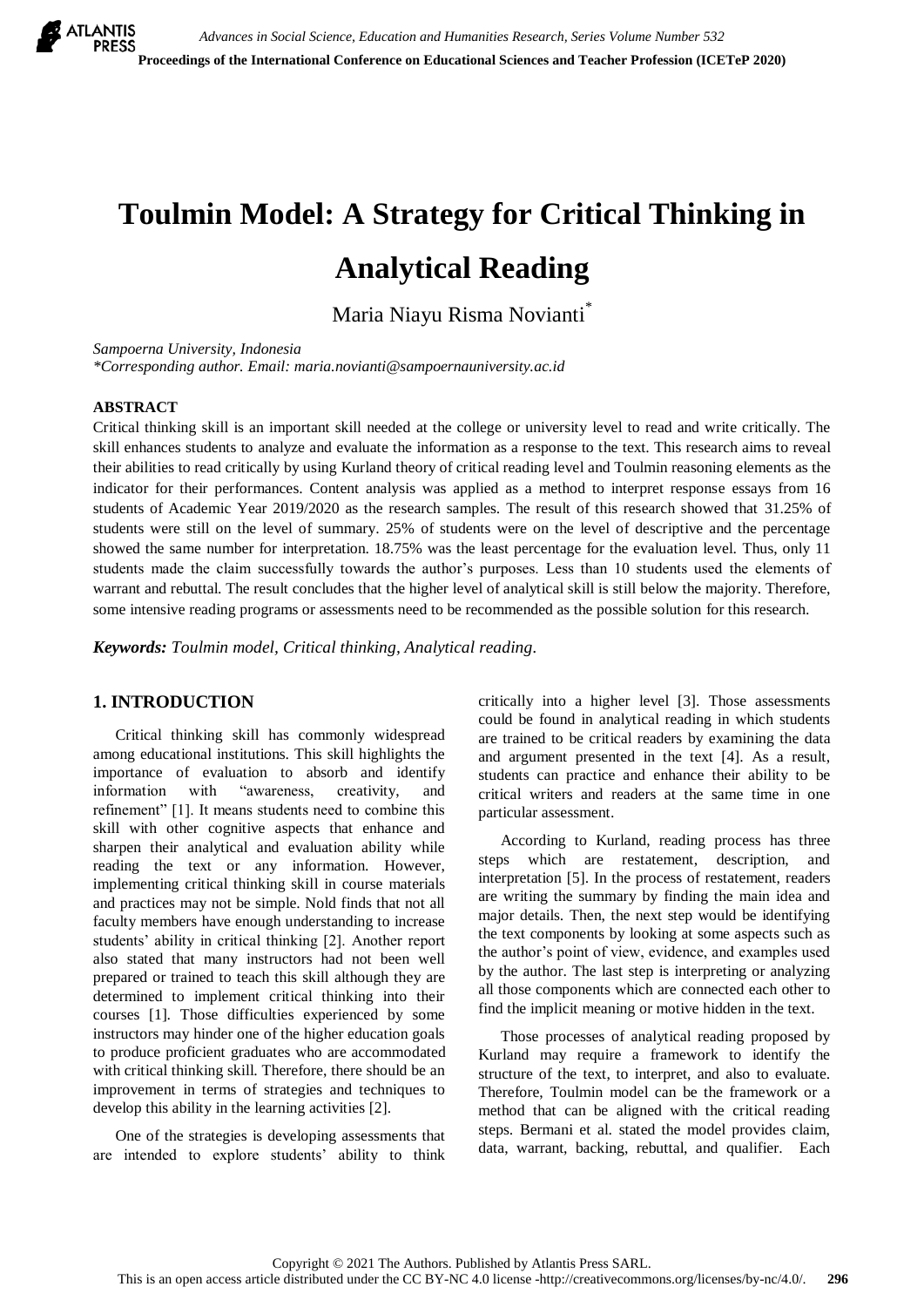argument is supported by data that creates logical analysis as a warrant [6]. In other words, a warrant is the inference between the data and claim. Backing itself has a role that supports warrant by providing prior knowledge or evidence needed to support the inference [7]. If there is a rejection on the warrant; thus, rebuttal takes the position to deny the data and backing provided in the argument.

The relationship between the argument and warrant may be similar to the process of critical reading where the readers can examine the author's argument and warrant presented in the text. This model is not only rigidly used in writing an argument, but it can apply in other aspects of the text [8]. They could place themselves as challengers to reject or to accept the author's argument by looking at the warrant. The focus of the warrant can be the main area to test whether the author already provides a reasonable argument through his/her analysis supported by other backing [8]. Therefore, readers could provide more backing to the author's warrant when the logical analysis is accepted. Otherwise, the rebuttal is stated to reject the logical analysis provided by the authors. The figure 1 describes how Toulmin model can be assessed in critical reading, especially in the process of description, interpretation, and evaluation.



Figure 1 Toulmin Model in Critical Reading Framework

The figure 1 shows that the model for Kurland's critical reading starting from the description by using claim and data element to identify and analyse the component of the text. The students can point out the author's purpose or point of view through their claim and provide the data from the author's argument and evidence used. Tengberg and Scheller state three main criteria similar to Kurland's theory which are identifying, analysing, and evaluating. These criteria provide a space for readers to respond to the argumentative text [9]. The response creates a dialogical argumentation between the readers and the text which is also referring to Bakhtin's Dialogism as a 'conversation' among the authors [10]. Thus, the notion of Toulmin in critical reading is producing a response as a part of readers' interpretation and evaluation. Freeman highlighted that Toulmin model should be used as a dialogical argument between proponent and challenger to analyze the content of the argument [11]. The role of the challenger is needed to build a reasoned argument that can convince the challenger to accept the argument and warrant [4].

Therefore, applying this model in a critical reading and writing would enhance students' ability to examine and evaluate the argument. The Toulmin model can be an alternative to increase the students critical thinking in depth evaluation, since this model involves the high level of reasoning skills [8]. The use of a warrant can be one of the techniques to evaluate the argument by looking at the logical relationship. The Toulmin theory is also recommended to analyze the written and spoken argument to measure the validity and the reasons behind [6].

Some studies had been done to assess the implementation of Toulmin model in different contexts. Simosi investigated that the social context played an important role in understanding the oral argument using Toulmin model [12]. The study done by Jin Qin found that few students used counterargument or rebuttal to write argumentative papers after having reading activities as the references for the backing and also rebuttal [13]. Another research by Oliveras et. al. stated that the elements of Toulmin's model which are claim and data can be used as a technique in critical reading [14]. Leong also suggested that the logical relationship in Toulmin model allows the students to have deep critical thinking in criticizing the text [8]. Bermani et al. also states that Toulmin' theory is recommended to investigate the arguments' pattern through the elements of claim, data, warrant, backing, qualifiers, and refutation [6]. The currents studies have shown how this model is used as the framework of the students' ability to create the reasoned argument in argumentative writing although this model can also be applicable for writing response essays as critical reading assessments. However, the use of Toulmin model as the framework or pattern of analytical reading needs to research.

Therefore, this research would address a specific issue on how this model can be used as a framework for evaluating or criticizing the author's argument in the text through the reading process in a writing class. The writing assessment will focus on the rhetorical analysis where students have to criticize the author's opinion from online newspapers. Thus, two important aspects to examine are the level of critical reading the students acquired and the reasoning elements the students have applied.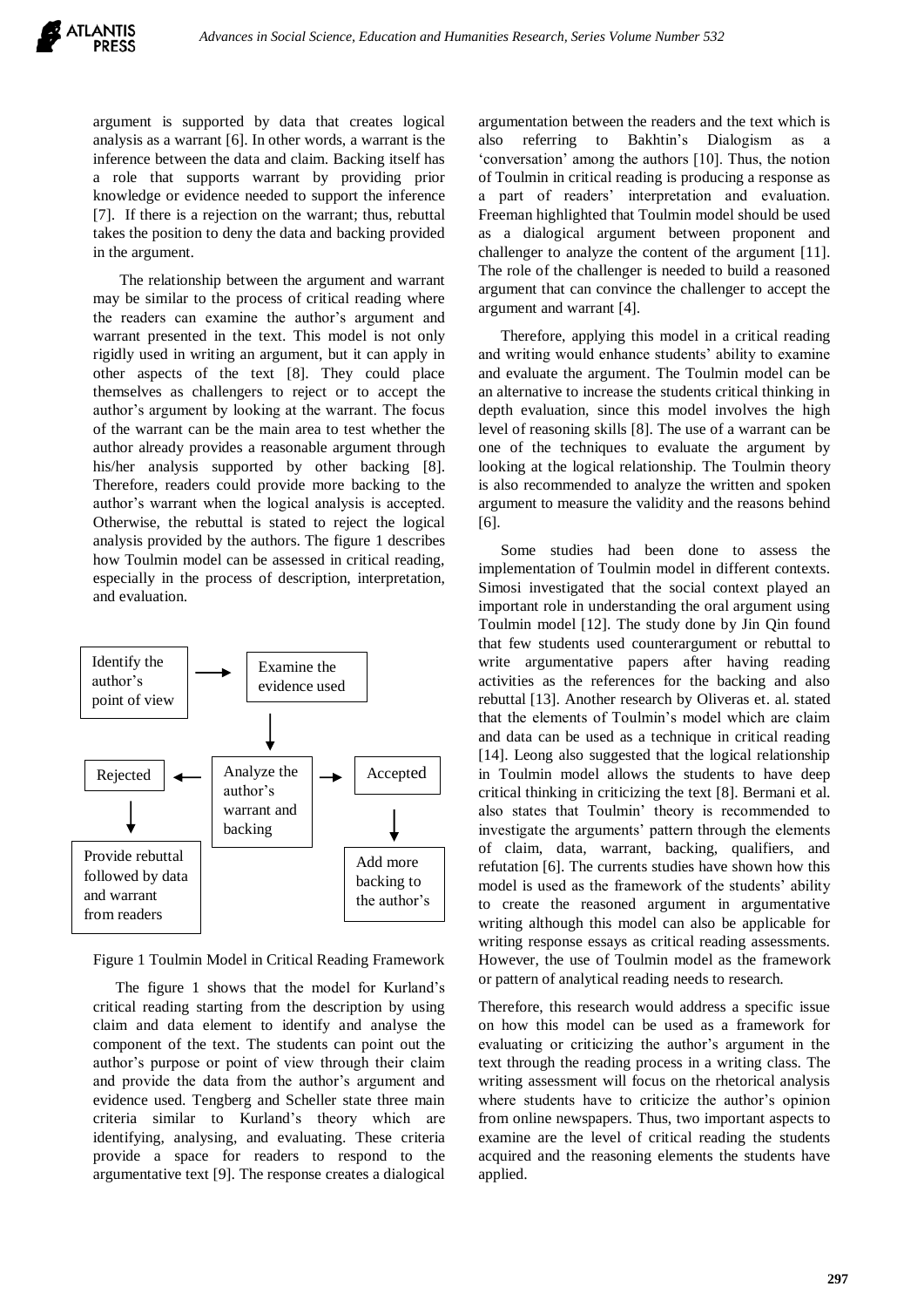

## **2. METHODOLOGY**

#### *2.1. Design and Procedures*

Content analysis is used as the method of the research, especially to analyse the main instrument. Content analysis is a part of qualitative method that is intended to interpret the meaning of the data [15]. The data to analyze is in the form of verbal, visual, or written to 'create valid inference' objectively [16]. Thus, the students' essays will be the main objects of this research by taking the samples based on the grade categories. Based on the class activities, students had freedom to choose the provided newspapers based on their interests. Some response essays from each newspaper were taken randomly based on three grades: A, B, C to represent the high, middle, and low performance. Prior to this assignment, students were practicing responding to the argument and introduced to the logical fallacies which is one of the techniques to evaluate the argument. An outline was provided as the guideline to write the response essays.

#### *2.2. Participants*

The participants of this research were 29 undergraduate students joining Composition II in the odd semester of academic year 2019/2020. The students came from different faculties and cohorts since the class is offered as the compulsory subject across the faculties. The research used a purposive sampling by selecting 16 students' essays that had marks A, B, and C in each selected newspaper.

#### *2.3. Data Collection and Analysis*

Documentation is used as the main instrument of this research by using sixteen essays from the sampling student to be identified. The identification will follow the four stages of content analysis which are decontextualization, recontextualization, categorization, and compilation [16]. Decontextualization is the process where the units in the text is identified. Then, the process of identification is recontextualized again by reselecting the unit and removing the unnecessary units. Therefore, the chosen unit can be categorized based on the certain codes and theme to be analyzed in the process of compilation. As the result the coding process, the students' writing will be grouped into four levels of critical reading which are summary, description, interpretation, and evaluation. Then, the reasoning elements were identified starting from the description level where they started to identify the author's point of view and evidence.

## **3. FINDINGS AND DISCUSSION**

#### *3.1. Students' Level on Critical Reading*

Based on table 1, it was found that several students were still in the level of summary although most of them had been able to identify the text in the descriptive level through the claim made. However, when the samples were categorized based on each level of reading comprehension, the summary level has the highest percentage, and the evaluation level has the least percentage as illustrated by the table below. Two other levels which are descriptive and interpretation have an equal percentage.

|  |  | Table 1. Critical Reading Level |  |
|--|--|---------------------------------|--|
|--|--|---------------------------------|--|

| <b>Levels</b>       | Number of<br>students | <b>Percentage</b><br>$($ %) |
|---------------------|-----------------------|-----------------------------|
| Summary             |                       | 31.25                       |
| Descriptive         |                       | 25                          |
| Interpretation      |                       | 25                          |
| Evaluation          | 3                     | 18.75                       |
| <b>Total Number</b> | 16                    | 100                         |

The table 1 shows how several students still focused on the summary style to criticize the article by rewriting or restating the author's opinion as the main analysis although the total number was less than a half. However, the data shows that several students were still struggling to identify the text structure and interpret the meaning or the purpose of the author's argument. Excerpt 1 below shows how a student of summary level wrote his analysis by rephrasing the author's argument without giving further analysis to criticize "Free Speech is Killing Us" written by Andrew Marrantz.

## Excerpt 1 (Student A)

Summary: *Marantz provides cases such as internet that fueled campaign of Narendra Modi and Rodrigo Duterte and Donald Trump. He also stated some controversial cases like murder of heather heyer in Charlottesville Va and Walmart in majority-Hispanic part of El Paso. Marantz keep saying that hate speech lead to tangible harmful violence. Unfortunately, he never explain clearly how noxious online speech can cause a real violence. Like the case of El paso. Noxious online language is not the main the reasons why this case happens. Based on the data from washington.com the motive of the shooting in EL Paso is because of the movement againts immigrants. So, we should actually know that basically noxious language is not really lead people to do violence because there might be others biggest reasons why cases of El Paso and Charlottesville happens.*

Based on the excerpt above the analysis written by the student still referred to the summary style by rephrasing or rewriting the author's opinion on the article [5]. As a part of the analysis, the response could question the author's purpose to use Narendra, Modi,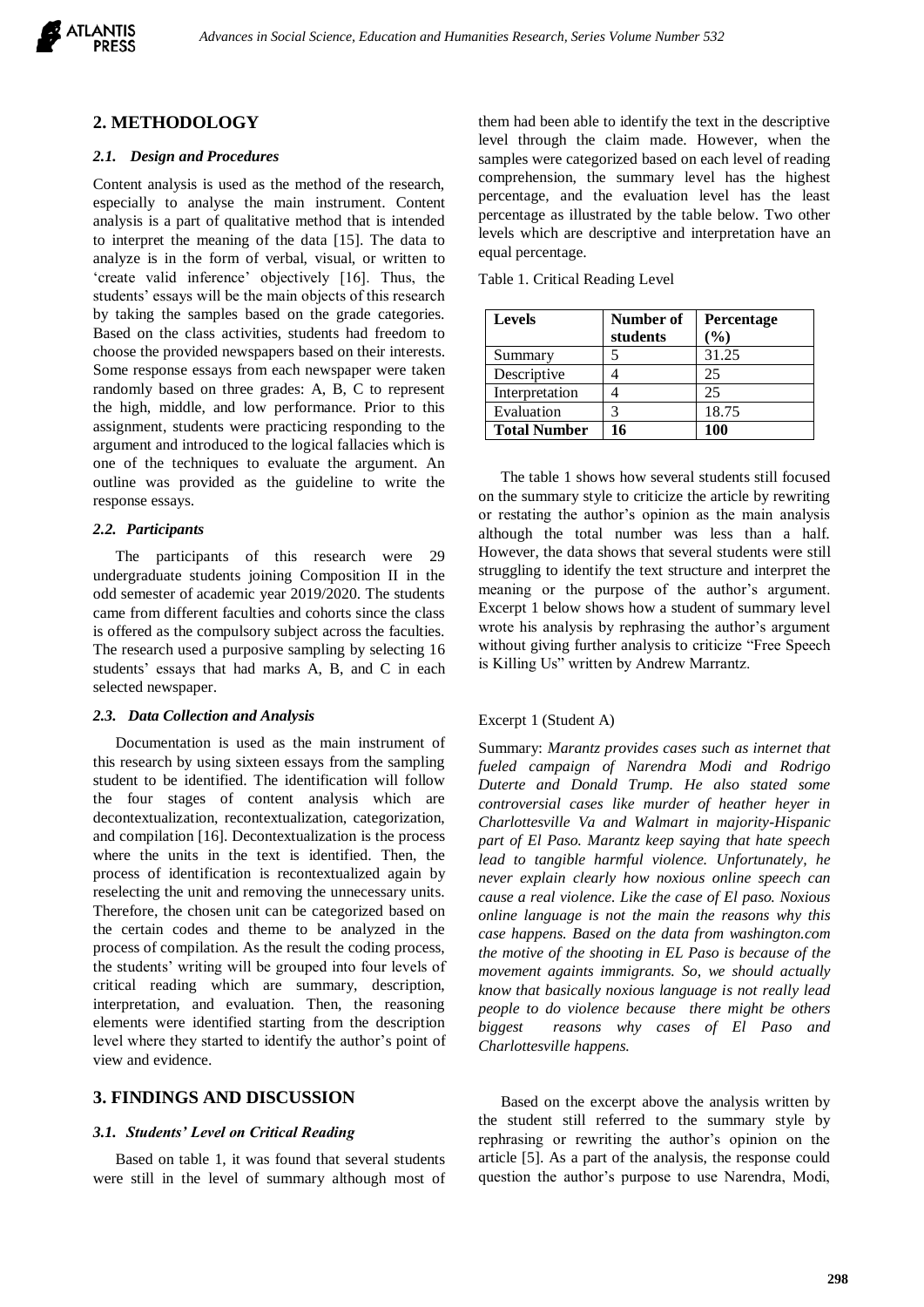Rodrigo, Donald Trump, or the El Paso as the examples of noxious speech. However, the evaluation turned into the reason for El Paso incident without giving further examination. As the result, the student failed to refute or disagree to the author's opinion from the analysis and evaluation.

The summary style written by the student indicated that she did not question the author's purpose on writing the article and just retrieved the information from the article as a save reader. A save reader is a part of noncritical readers where the reader only remembering or memorizing the information and restating the main points without highlighting the author's purpose [5]. The summary level is the basic level of critical reading in which there is no interference from the readers to validate the information. Therefore, when a student still uses the summary style to analyse the text, the repetitive action will be memorizing and restating.

Another excerpt shows how another student could successfully criticize the same article by comprehending the levels of critical reading.

## Excerpt 2 (Student B)

Descriptive: *Marantz no longer has any doubt about the dangers of speech, and he shows how dangerous it is from a view of how the massacres in New Zealand is triggered by how the media spreading the islamophobia….. He also start to give some examples on how speech could turn human possibility in having a roles; Donald Trump, Narendra Modi, and Rodrigo Duterte are the examples of peoples who can maximize the use of speaking….*

Interpretation: *By writing "Free Speech is Killing Us", Marantz should be implied as a supporter of the Regulation that limiting the Freedom of Speech, but his uncertainty comes after his question that asking what should we do about the Freedom of Speech, and he answer no…. The uncertainty of the author can also be seen at how he criticizes the 1st amendment as the reason for the backfire of the government, but then also saying that he not calling to repealing the 1st amendment.* 

Evaluation: *The author's bias about how the speech could "leap into the world of flesh and blood" is also not entirely correct, data from the FBI at a Pew Research Center website shows that in the past 30 years, the amount of violence is continuously decreasing…. Marantz has a weakness in correlating each of his points, he need to be careful when jumping from one point to another points; If Marantz cannot explains the correlation of his points that eventually in this article is contrary, it would shows the author uncertainty; in some moments Marantz clearly* 

*contradict to some point, but then he giving an argument that contradicting his contradiction.*

The data shows how the student had identified and analysed the author's point of view how he might be the supporter of the noxious speech victims by giving several evidence taken from the article. However, he also found an ambiguity in which the author may have a dual side for the uncertainty. Thus, the student criticized how the author's argument could be invalid from the evidence used and the way argument written from the transitions between one argument to another argument as one of the components in rhetorical analysis [17].

The evaluation written by Student B also shows how he reviewed the bias position by looking at the structure and the language to support the author's purpose. The organization structure enables the readers to identify the elements and the relationship to analyse the author's purpose [18]. The main purpose of reviewing the text is to evaluate how the author has successfully achieved his or her purpose [5]. Thus, Student B reached to a conclusion how the author failed to confirm his purpose to support or oppose the free speech.

## *3.2. Students' Ability to Apply Toulmin Reasoning Element*

The reasoning elements start from the description level in which students provided their claim by identifying the structure or some aspects in the article. Therefore, the number of samples was reduced into eleven essays since the other samples did not provide the claim on the text identification. The elements were categorized based on the reading level as an indicator the number of students successfully applying each element to the next reading level. In other words, the Toulmin Model is used as a part of critical reading level to assess students' analytical skill. Based on the data, 11 students had been able to implement the claim element to identify the author's purpose or point of view. Only one student who had difficulties to give data on the author's position or purpose. However, not all students could give strong backing to support the author's argument by having zero number from table 2 below. At the same time, only 18,75% students who could successfully counter the author's argument from their evaluation. Moreover, the table shows the decreasing number significantly from the element of warrant.

Table 2 Toulmin reasoning element integrated with Reading Level

| <b>Reading Level</b> | <b>Toulmin</b><br><b>Elements</b> | Number of students<br>(out of 16) |
|----------------------|-----------------------------------|-----------------------------------|
| Summary              |                                   | 16                                |
| Descriptive          | Claim                             | 11                                |
|                      | Data                              | 10                                |
| Interpretation       | Warrant                           |                                   |
| Evaluation           | <b>Backing</b>                    |                                   |
|                      | Rebuttal                          |                                   |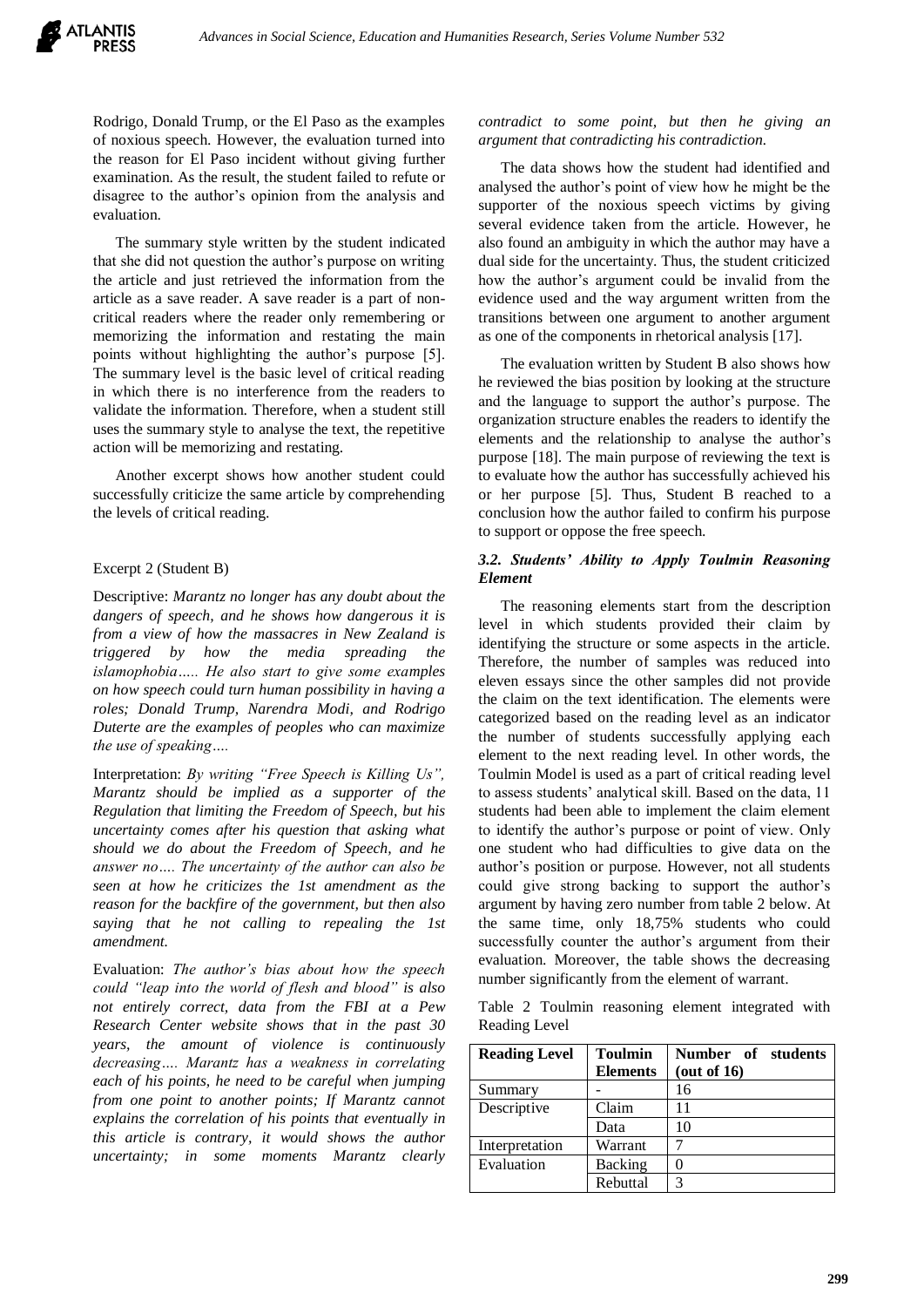

The ability of students fails to interpret a warrant could be due to the difficulties to understand interpreting the meaning of the connotative words or sentences in the text. In critical reading, some sentences could have denotative and connotative meaning, and some readers just focus on the denotative meaning to do the interpretation [19]. Therefore, they cannot find the implicit message behind the text or even create a logical analysis to explain the argument made. The sample response below shows how a student failed to analyse the claim she wrote as a response to "Why is Your Women's Event Missing Women of color?" written by Janice Gassam Asare.

#### Excerpt 3 (Student C)

Claim: *Janice Gassam uses psychological sides to build her argument.*

Evidence: *She clearly states that in the recruitment process of panelists and speakers for women's events, there is often a bias factor in who is seen as a field expert*.

Warrant: *It seems logical to interpret a bias as a reason for not having diversity on the list of speakers.* 

The student identified the approach of the author to write the argument by stating 'the psychological side" and gave the specific argument for her claim. However, she did not elaborate the psychological sides used by the author and did not examine the concept of bias in the article. Thus, the inability to infer those two ideas or words, psychological sides and bias, is a hinder to explain the logical analysis between the claim and data made by the student.

The number of backing and rebuttal may also indicate that some students had difficulties to respond to the author's argument either by giving more backing or rebuttal. The excerpt below indicated how student D could apply warrant by looking at the implied message from the author yet failed to give the backing as a response to "Why is Your Women's Event Missing Women of color?" written by Janice Gassam Asare.

#### Excerpt 4 (Student D)

## Claim: *In this article, Gassam's parallel concern is the question of women's pay parity.*

Data: *Luvvie Ajayi, who is a woman of color, experienced this issue of pay parity in 2017 when she was asked to speak at a large conference that refused to pay for her. Meanwhile, the organizer pays for the white women speakers.*

Warrant: *By using this evidence, gassam convince that in practice, unfortunately, the organizer is not always engaging what they aim to be. She emphasizes that if the organizer is actually concerned about the women's event, the organizer should pay women equally.*

Backing: *Gassam would point out, correctly, that pay parity issue, especially among women, is still existing. It is shown on the Institute for Women's Policy Research (IWPR), In 2018, full-time, year-round female workers made a gender wage gap of 18 percent for only 82 cents per dollar received by men. IWPR also predicts that when reform occurs at the same slow pace as it has done over the past 50 years, it will take 40 years – or 2059 – for women to finally reach pay parity.*

The excerpt shows student D already inferred the author's message or intention by looking at the evidence used. However, her backing did not reveal more on the issues of multicultural events although she stated the evidence of gender difference on the pay system in her backing. Her backing gave data on the unequal salary between women and man, but the context of her evaluation was more on the ethnicity background which is not only referring to gender or sexes. Her backing shows how she did not focus on the subject matter of the primary text. As suggested by Suzanne, that active reading needs reflecting skill to read the text by focusing on the subject matter [5]. However, the reflective skill done by the student does not indicate the focus of the backing which is the diversity issue.

Another problem on the subject matter also appears in one of the critiques to refute the author's argument. One of the responses to "The Spirit of Eugenics is still with Us, as Immigrants Know to Their Cost" by Kenan Malik reveals how Student E did not focus on the point of evaluation by giving less evidence to debate.

#### Excerpt 5 (Student E)

Claim: *In this article the author is a pro-Eugenic enthusiast or perhaps a supporter of Eugenics in our advanced modern society*.

Data: *He listed every possible solutions to major issue of Eugenics that are happening in our planet such as poverty, overpopulation, and illegal immigration.*

Warrant: *This view of immigrants are perspective of right-wing nationalist who are possibly Eugenicists, that claims immigrants should be discouraged and limited by their government because they are viewed as invaders or criminals in minds of a conservative.*

Rebuttal: *I don't support the idea of Eugenics in our society or in general its impact towards the lower order. It's an attack on democracy of the world or perhaps a corruption of democracy because the lower order of our*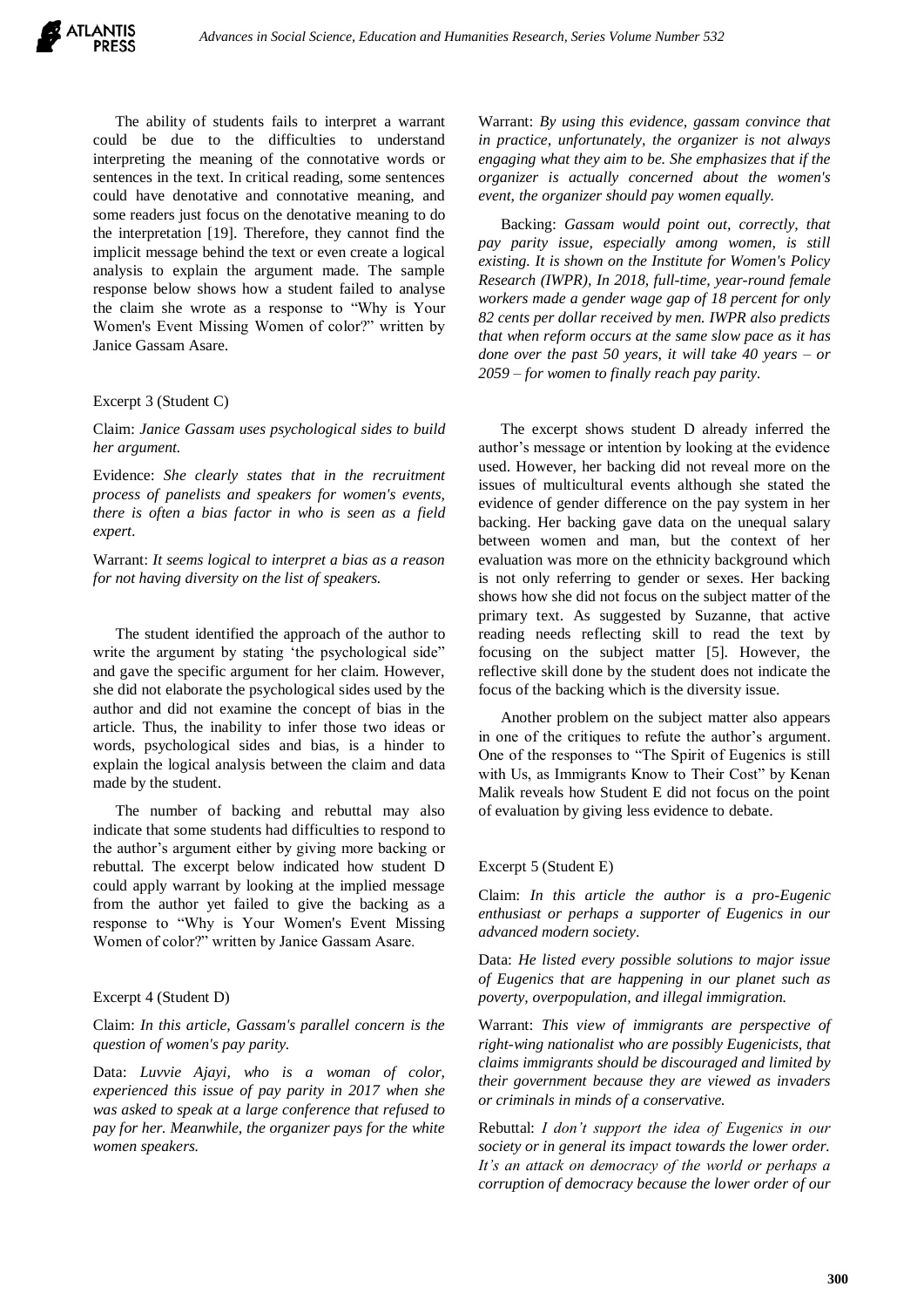*society doesn't have a voice to represent their decisions or opinions…. This article 1 from the UNCHR is an illustration that the enlightened and the lower order of our society are presented equal in terms of their rights. It means everyone is equal no matter how different they are regardless of who they are and where they came from.*

Excerpt 5 shows how student E could identify the author's position as a supporter of Eugenics from the author's argument and evidence. He tried to make a logical thought how this concept was the purpose of right-wing nationalist to stabilize the country by eliminating the inferior groups. However, when he stated his position to disagree with the author, the evidence was not strong enough to explain why that solution or concept was not applicable in the modern society or democracy only by referring to the article 1 taken from UNHCR. The evidence he took did not argue the main point how Eugenics could not be the solution for population and democracy. Therefore, he failed to evaluate the author's point of view on Eugenics. As stated by Rex et al., some qualities of evidence are credible, sufficient, and accurate [20]. The article from UNHCR may be credible, but it is not sufficient or accurate enough to deny the idea of Eugenics as the answer of global issues.

On the other hand, another response from the student F chose to evaluate the concept of Eugenics in todays' society by looking at the specific issue to analyze as shown in excerpt 6.

#### Excerpt 6 (Student F)

Claim: *Malik sees the genetic development and the appearance of "designer babies" as a frightening desire to create individuals with superior genetics.*

Data: *Malik strengthens his argument by Angela Saini and Adam Pearson's documentary film "Eugenics: Science's Greatest Scandal".*

Warrant: *If Galton's idea is realized, there will be a potency for inequality and discrimination happens from superior racial groups towards disability groups or poor people.*

Rebuttal: *the first genome-edited baby that was claimed to be breaking the law and is feared will evoke the spirit of eugenics, turned out to have a noble aim to prevent the baby from getting HIV infection passed down from his parents (Cyranoski and Ledford 607- 608). Again, Malik cannot generalize that genetic modification nowadays is associated with the eugenics principle. There are many reasons behind genetic modification, and not all of them are related to eugenics.*

Result of student F excerpt shows how the rebuttal was used to counter the concept of Eugenic as the real motive of the rapid technology in the modern society. She provided data to weaken the author's evidence related to the creation of prominent gen. Furthermore, she highlighted that the author's data on genetic modification could not be seen as the general idea for the whole purpose of modern science. Therefore, she applied hasty generalization as one of the logical fallacies to evaluate the author's flaw on the argument and data presented [17]. In addition, she focused her rebuttal on the specific issue to object which is about the reason for genetic development. In other words, the way she evaluated the text was breaking down the text into several parts as the readers read and identify the ideas [21].

#### **4. CONCLUSION**

Based on the data and analysis, it is revealed that the students' ability to read critically is still less than 50% by looking at the interpretation and evaluation level. In addition, only 18.8% of students could successfully criticize the articles. Their ability to use reasoning elements also indicated that they still need more background knowledge to identify and interpret the text overall. The data also gave an overview that most of them were still on the level of summary and descriptive by applying the claim and data to identify the text. It also shows that the writing ability to create logical analysis is still under those two elements which are claim and data, and few students already possessed the ability to perform warrant for inference.

Therefore, some recommended actions are needed to increase this analytical skill to interpret and evaluate text. One of them can be an intensive reading program in which the students will be exposure to various kinds of text and get background knowledge to evaluate text using the prior knowledge or schemata. The process of pre-reading, while reading, and post-reading activities helps readers to read comprehensively by using the prior information [22]. Therefore, the doing re-reading with several emphasizes is important to know the content and textual structure. However, that reading process should be accommodated with several skills which are annotating several important points, reviewing the information to evaluate the author's purpose, and comparison of several works to see the author's bias and objectivity [5]. In other words, those activities should be a part of pre-assessments to write a critique or response essay. Therefore, the ability of read and write critically can be improved.

## **ACKNOWLEDGMENTS**

Financial support of this research was given by Sampoerna University as a part of professional development. The researcher would also express the